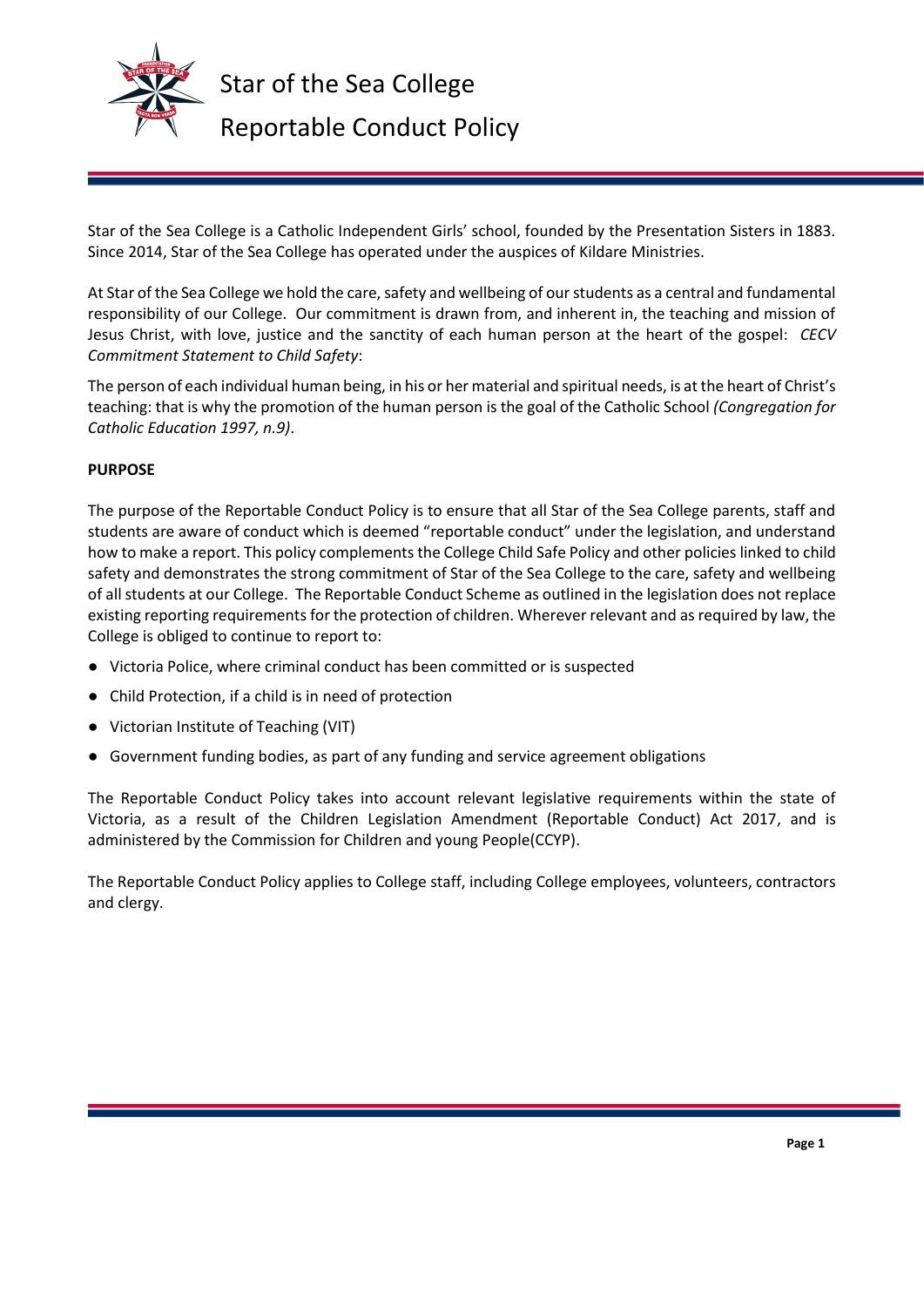

### **PRINCIPLES**

The following principles underpin our commitment to child safety at Star of the Sea College:

- Star of the Sea College is committed to preventing child abuse and identifying risks early, and removing and reducing these risks.
- All adults in our College, including teaching and non-teaching staff, clergy, volunteers, and contractors, have a responsibility to care for students, to positively promote their wellbeing and to protect them from any kind of harm or abuse.
- Staff, clergy, volunteers, contractors, parents and students should feel free to raise concerns about child safety, knowing these will be taken seriously by the Leadership Team.
- Appropriate confidentiality will be maintained, with information being provided to those who have a right or a need to be informed, either legally or pastorally.

#### **DEFINITIONS USED IN THIS POLICY**

**Child:** A child or a young person enrolled as a student at the College who is under 18.

#### **Child abuse** includes:

- (a) any act committed against a child involving:
	- (i) a sexual offence
	- (ii) an offence under section 49B (2) of the Crimes Act 1958 (grooming)
- (b) the infliction on a child, of:
	- (i) physical violence
	- (ii) serious emotional or psychological harm
- (c) serious neglect of a child

**Child safety** encompasses matters related to protecting all children from child abuse, managing the risk of child abuse, providing support to a child at risk of child abuse, and responding to incidents or allegations of child abuse.

**Child neglect:** The failure by a parent or caregiver to provide a child (where they are in a position to do so) with the conditions that are culturally accepted as being essential for their physical and emotional development and wellbeing.

**Child physical abuse:** Generally, child physical abuse refers to the non-accidental use of physical force against a child that results in harm to the child. Physically abusive behaviours include shoving, hitting, slapping, shaking, throwing, punching, kicking, biting, burning, strangling and poisoning. The fabrication or induction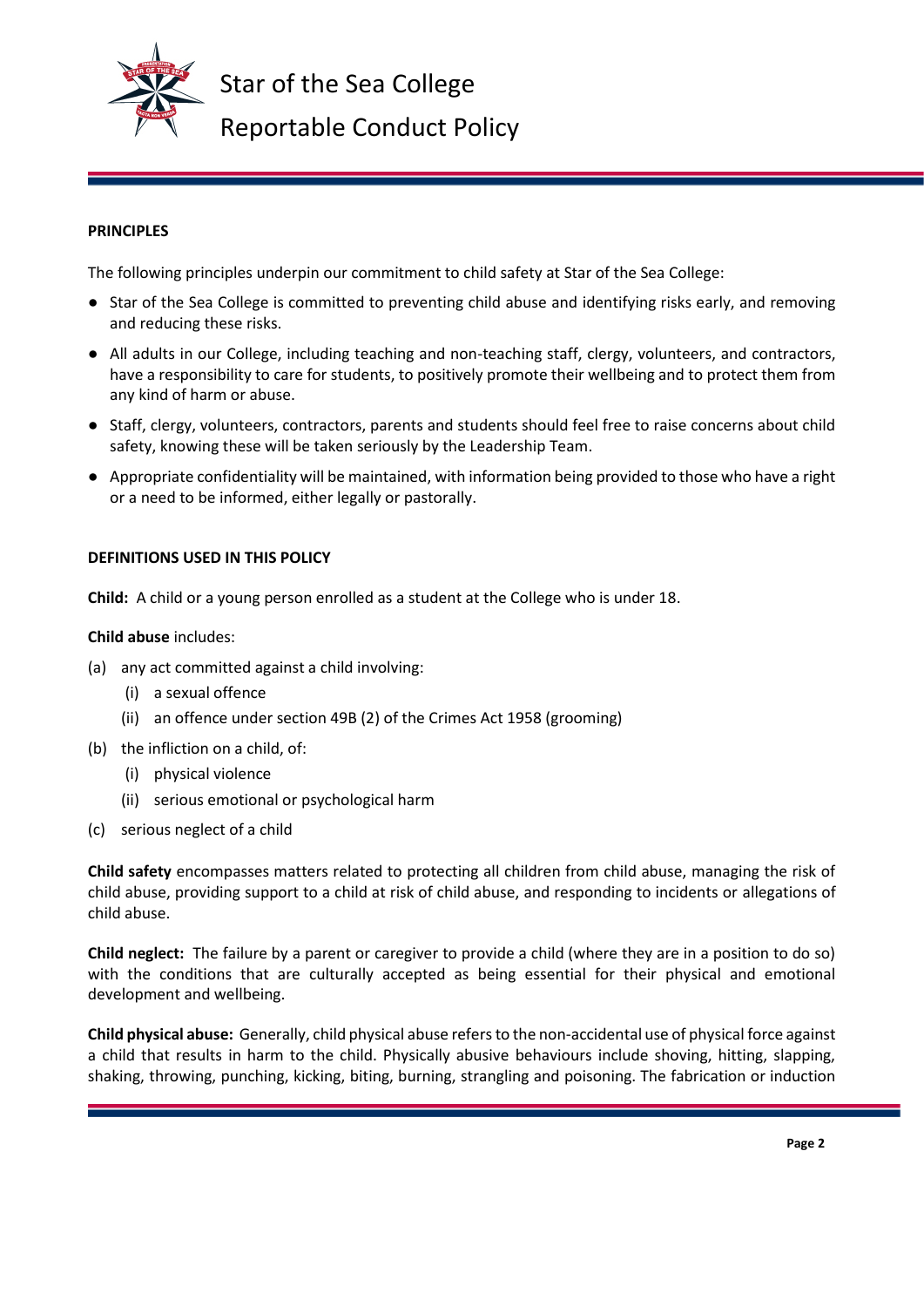

Star of the Sea College Reportable Conduct Policy

of an illness by a parent or carer (previously known as Munchausen syndrome by proxy) is also considered physically abusive behaviour.

**Child protection:** Statutory services that are designed to protect children who are at risk of serious harm.

## **Child sexual abuse:**

- is when a person uses power or authority over a child to involve them in sexual activity
- can include a wide range of sexual activity including fondling the child's genitals, oral sex, vaginal or anal penetration by a penis, finger or other object, or exposure of the child to pornography.

Child sexual abuse may not always include physical sexual contact and can also include non-contact offences, for example:

- talking to a child in a sexually explicit way
- sending sexual messages or emails to a child
- exposing a sexual body part to a child
- forcing a child to watch a sexual act (including showing pornography to a child)
- having a child pose or perform in a sexual manner (including child sexual exploitation).

Child sexual abuse does not always involve force. In some circumstances a child may be manipulated into believing that they have brought the abuse on themselves, or that the abuse is an expression of love, through a process of grooming. Consensual sexual activity between adolescents at a similar developmental level is not considered abuse.

**Mandatory Reporting:** The legal requirement to report suspected cases of child abuse and neglect is known as mandatory reporting. Mandated persons include teachers, nurses, police, psychologists, psychiatrists and medical practitioners.

**College staff** means an individual working in a College environment who is:

- directly engaged or employed by a College governing authority
- a volunteer or a contracted service provider (whether or not a body corporate or any other person is an intermediary)
- a minister of religion

**CCYP:** Commissioner of Children and Young People

**Head of Entity:** The Chair of the Board is deemed to be the Head of Entity. In Archdiocese of Melbourne, Principals contact IR Unit and IR Unit will report on behalf of 'Head of Entity'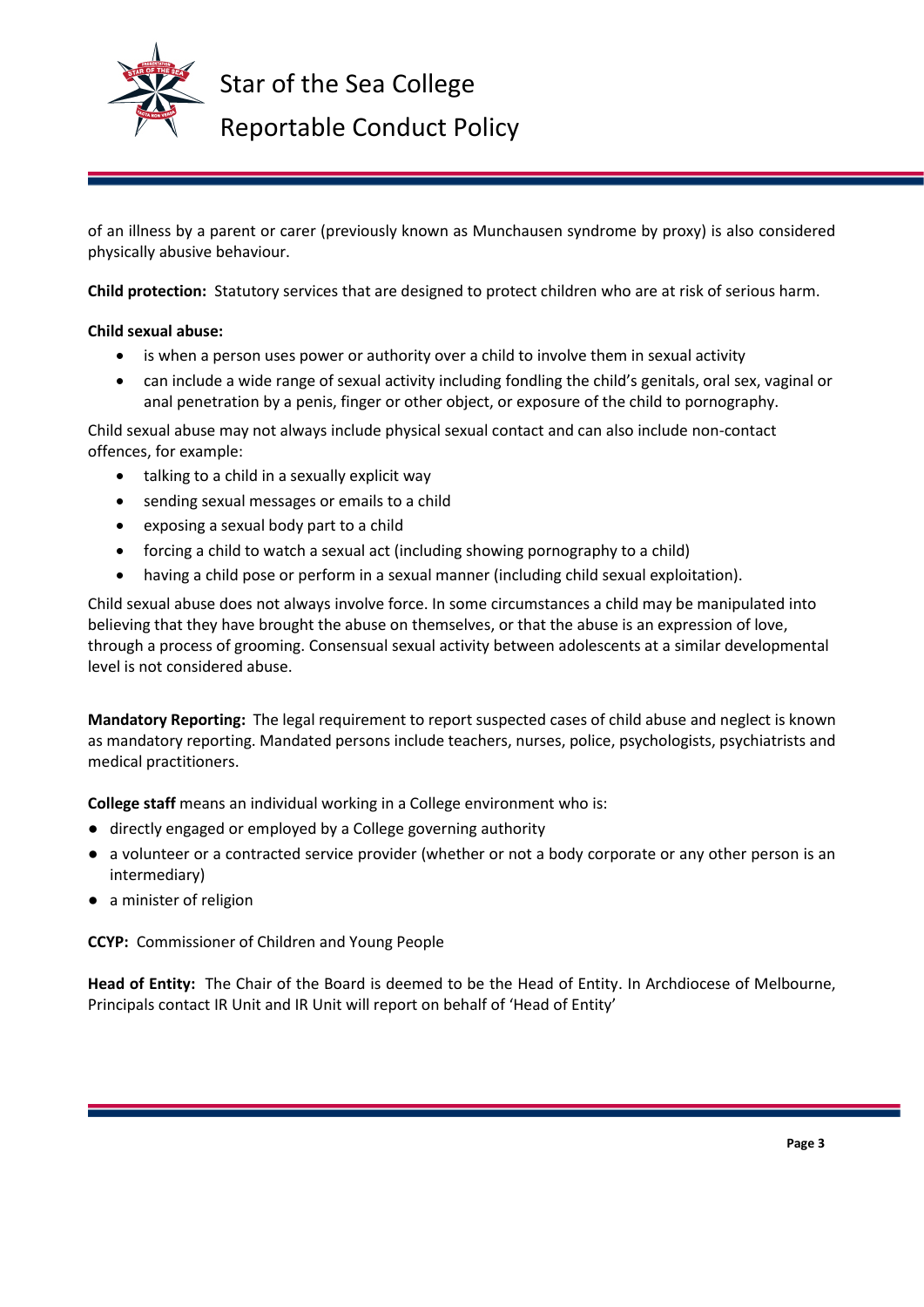

#### **POLICY COMMITMENTS**

All students enrolled at Star of the Sea College have the right to feel safe and be safe. The wellbeing of students in our care will always be our first priority and we do not and will not tolerate child abuse. We aim to create a child safe and child friendly environment where students are free to enjoy life to the full without any concern for their safety. We pay particular attention to the most vulnerable students, including Aboriginal and Torres Strait Islander students, students from culturally and/or linguistically diverse backgrounds, and students with a disability.

#### **Reporting and Responding**

Star of the Sea College follows the guidelines outlined by CEM in responding to any allegation relating to Reportable Conduct.

Star of the Sea College records any child safety complaints, disclosures or breaches of the Child Safety Code of Conduct, and stores the records in accordance with security and privacy requirements. The College complies with legal obligations that relate to managing the risk of child abuse under the Children, Youth and Families Act 2005 (Vic.), the Crimes Act 1958 (Vic.) and the recommendations of th[e Betrayal of Trust](http://www.parliament.vic.gov.au/fcdc/article/1788) report.

#### **Risk Management**

At Star of the Sea College we are committed to proactively and systematically identifying and assessing risks to student safety across our whole College environment, and reducing or eliminating (where possible) all potential sources of harm. We document, implement, monitor and periodically review our risk management strategies for child safety and ensure that the strategies change as needed and as new risks arise.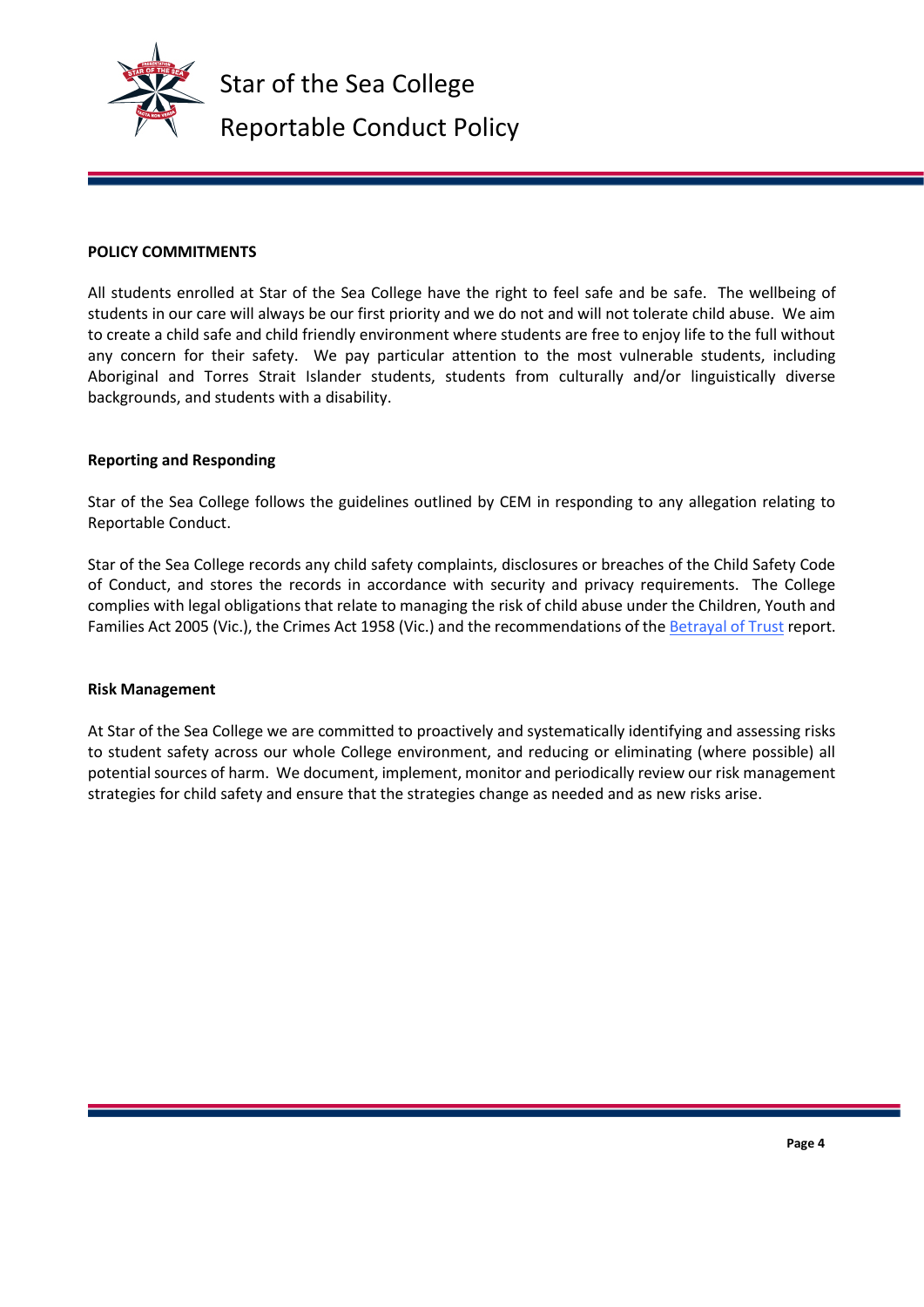

# **Process to determine if a Reportable Offence has occurred:**

- Staff, students, parents and members of the community may inform the Principal of conduct by staff members which may fall under the Reportable Conduct notification
- Where an employee is suspected of breaching any obligation, duty or responsibility within this Reportable Conduct Policy, the Principal will contact the Employee Relations unit of Catholic Education Melbourne.
- The Principal must act where they have any information that leads a person to form a reasonable belief that:
	- an employee has committed reportable conduct

OR

● an employee has committed misconduct which may include reportable conduct (e.g. being in a classroom alone with a student with a closed door or without a line of sight to others )

The threshold for reasonable belief is lower than in other cases.

In Victoria, it is an offence to engage in certain sexual behaviours against, with or in front of, a child. Many of these behaviours are reportable conduct under the Reportable Conduct Scheme (see Appendix 1)

A person does not need to be charged with, or found guilty of, a sexual offence for their behaviour to be Reportable Conduct.

'Sexual misconduct' captures a broader range of inappropriate behaviours of a sexual nature that are not necessarily criminal.

- If the IR unit determines this is a Police matter, the Principal immediately informs the Police and waits for further instruction.
- If the advice suggests that it is not a police matter, the Principal interviews the students with their Pastoral Leader present, to gather information.
- If a reportable offence has occurred, then the Principal must notify the CCYP within 3 days, and follow up with a report within 30 days. (see Appendix 2)
- In addition, when a notifiable disclosure event has occurred, such as Reportable Conduct, the Principal must notify CECV within 30 days.
- If the matter is deemed not reportable, but still comes under Clause 13 for misconduct or other offences, the Principal may start the process under Clause 13 of the Victorian Catholic Education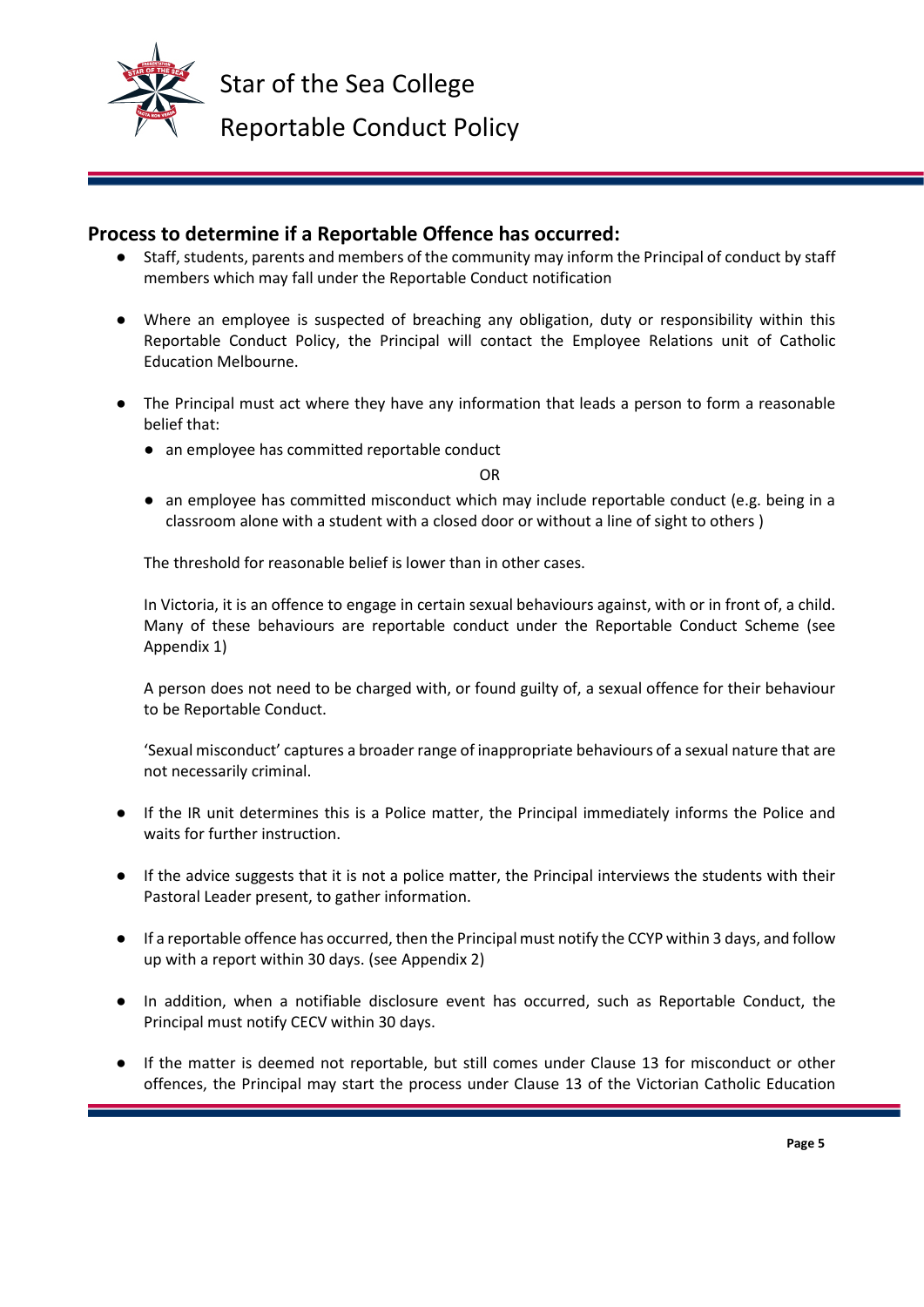

Star of the Sea College Reportable Conduct Policy

Multi Enterprise Agreement 2013 (VCEMEA) for managing employment concerns. This may result in disciplinary consequences.

- Documentation of all conversations and investigations will be filed in a hard copy folder "Reportable Offences" which resides in the Principal's Office. Hand-written and electronic notes taken during meetings will also be kept.
- E copies of files will be stored in the drive Department (\\starfs) (X:) Leadership Executive folder in the IT directory, accessible by the Leadership Team
- Follow up meetings with parents, the student and /or the teacher may occur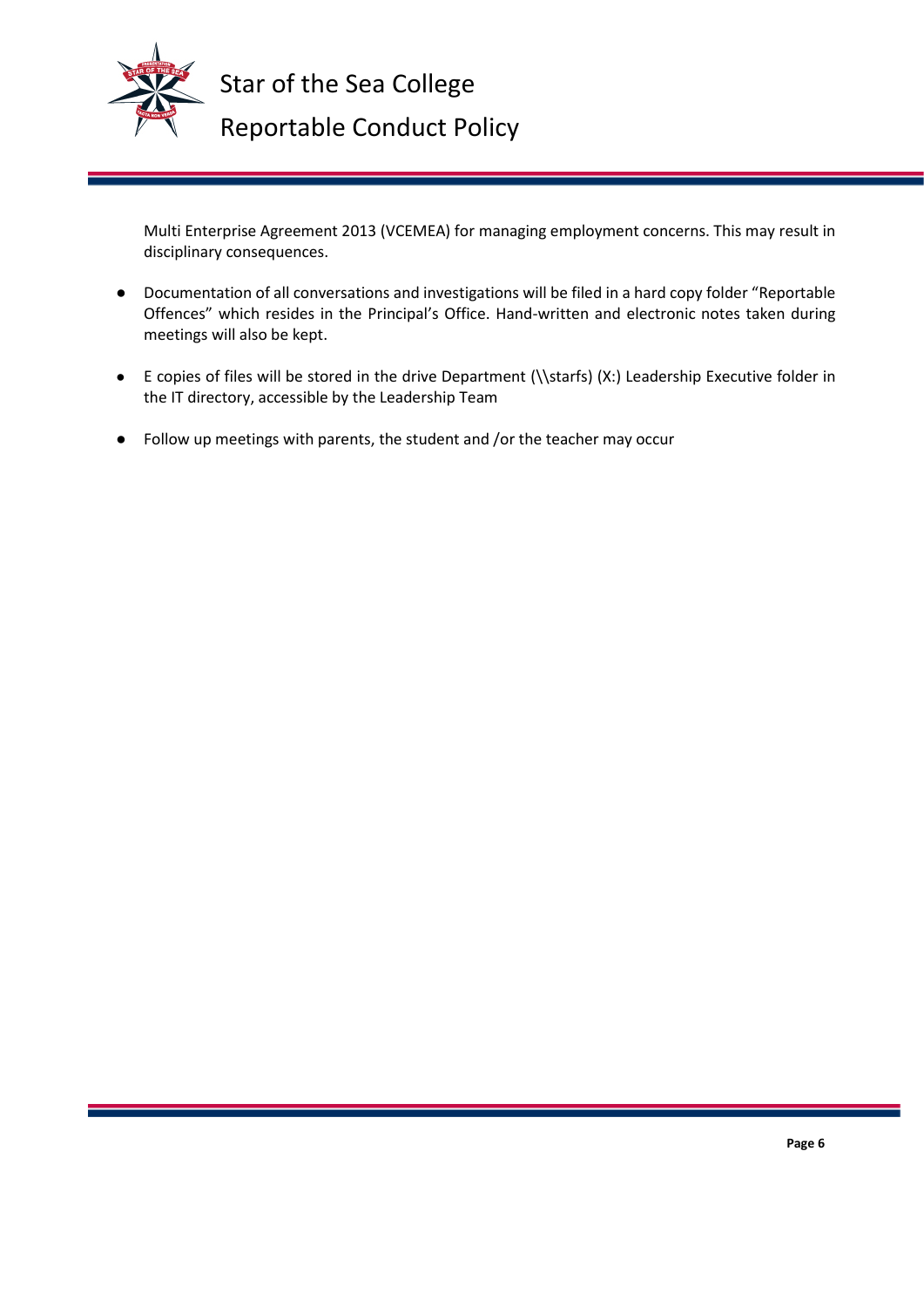

# **Appendix 1: Identifying Reportable Conduct** *(CEM briefing for staff 14.9.2017)*

| <b>Sexual Abuse</b><br>eg rape or sexual<br>offence<br>assault;<br>child<br>relating<br>to<br>abuse material | <b>Sexual Misconduct</b><br>eg crossing<br>professional<br>boundaries<br>eg sexually explicit<br>comments | <b>Physical Abuse</b><br>eg pushing,<br>shoving, grabbing,<br>shaking<br>eg inappropriate<br>restraint/excess<br>force | <b>Significant</b><br>Psychological/<br><b>Emotional Harm</b><br>eg exposure to<br>violence or threats<br>of violence<br>eg humiliation/ | <b>Significant Neglect</b><br>eg clothing or food;<br>medical care;<br>supervision;<br>provision of drugs/<br>alcohol |
|--------------------------------------------------------------------------------------------------------------|-----------------------------------------------------------------------------------------------------------|------------------------------------------------------------------------------------------------------------------------|------------------------------------------------------------------------------------------------------------------------------------------|-----------------------------------------------------------------------------------------------------------------------|
| Against, with or in the presence of a child                                                                  |                                                                                                           |                                                                                                                        | belittling;<br>persistent hostility/<br>rejection                                                                                        |                                                                                                                       |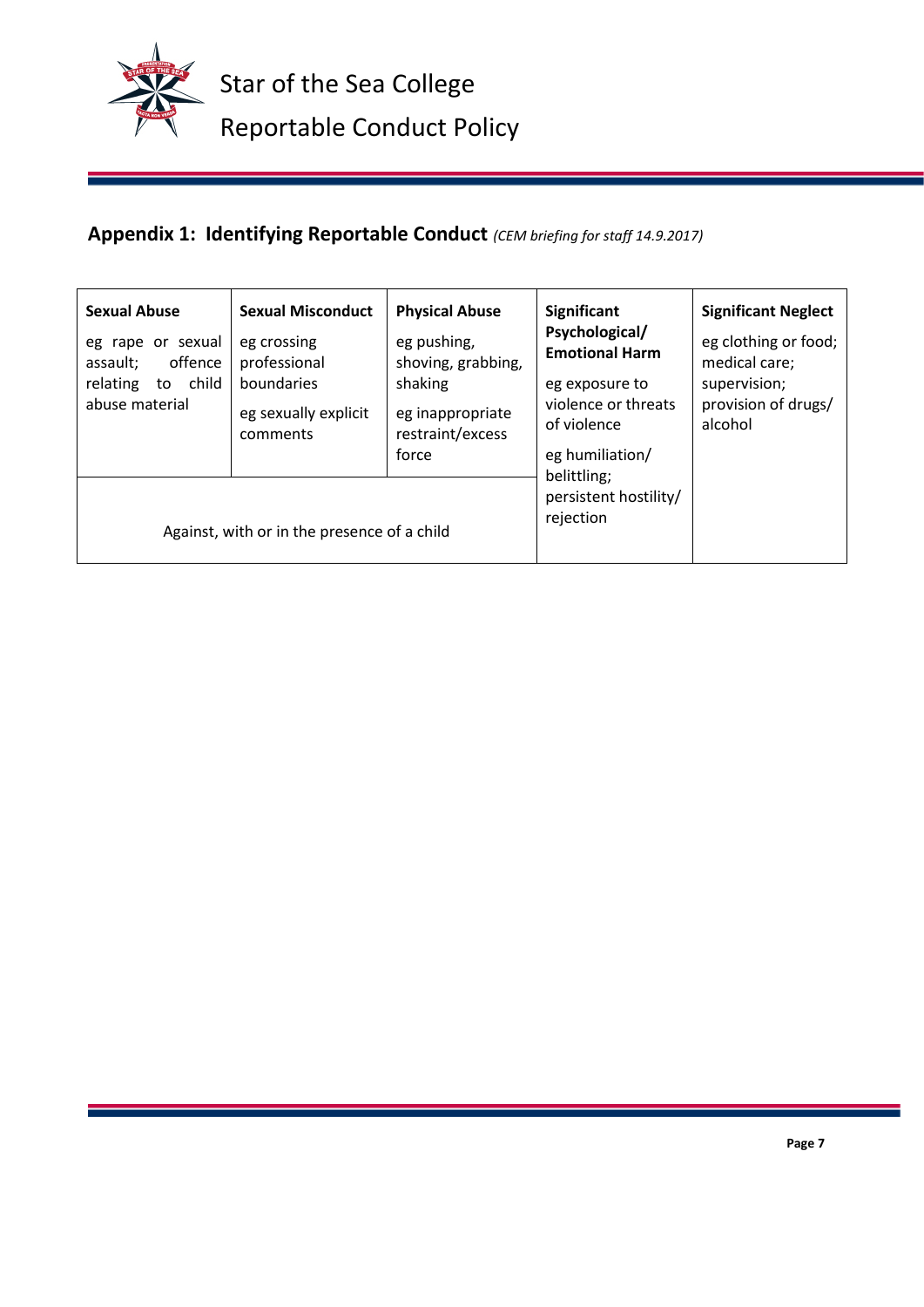

# **Appendix 2 Flow-chart of process** *(CEM Briefing for staff, 14.9.2017)*

| <b>Notify</b>   | • The 'Head of Entity' must ensure notification to the Commission within 3 working days<br>of becoming aware and forming 'reasonable belief' of a reportable allegation. (Note:<br>threshold for reasonable belief is low) |  |  |  |
|-----------------|----------------------------------------------------------------------------------------------------------------------------------------------------------------------------------------------------------------------------|--|--|--|
|                 | • In Archdiocese of Melbourne, Principals contact IR Unit and IR Unit will report on behalf<br>of 'Head of Entity'.                                                                                                        |  |  |  |
| Investigate     | • Must investigate or arrange for investigation of an allegation – subject to Police<br>clearance on criminal matters.                                                                                                     |  |  |  |
|                 | • Must advise the Commission who is undertaking the investigation.                                                                                                                                                         |  |  |  |
|                 | • Must manage the risks to children.                                                                                                                                                                                       |  |  |  |
| Update          | Within 30 working days must provide the Commission detailed information about the<br>reportable allegation and any action you have taken.                                                                                  |  |  |  |
| <b>Outcomes</b> | Must notify the Commission of the investigation and disciplinary actions the Head of<br>$\bullet$<br>Entity has taken (or why no action was taken).                                                                        |  |  |  |